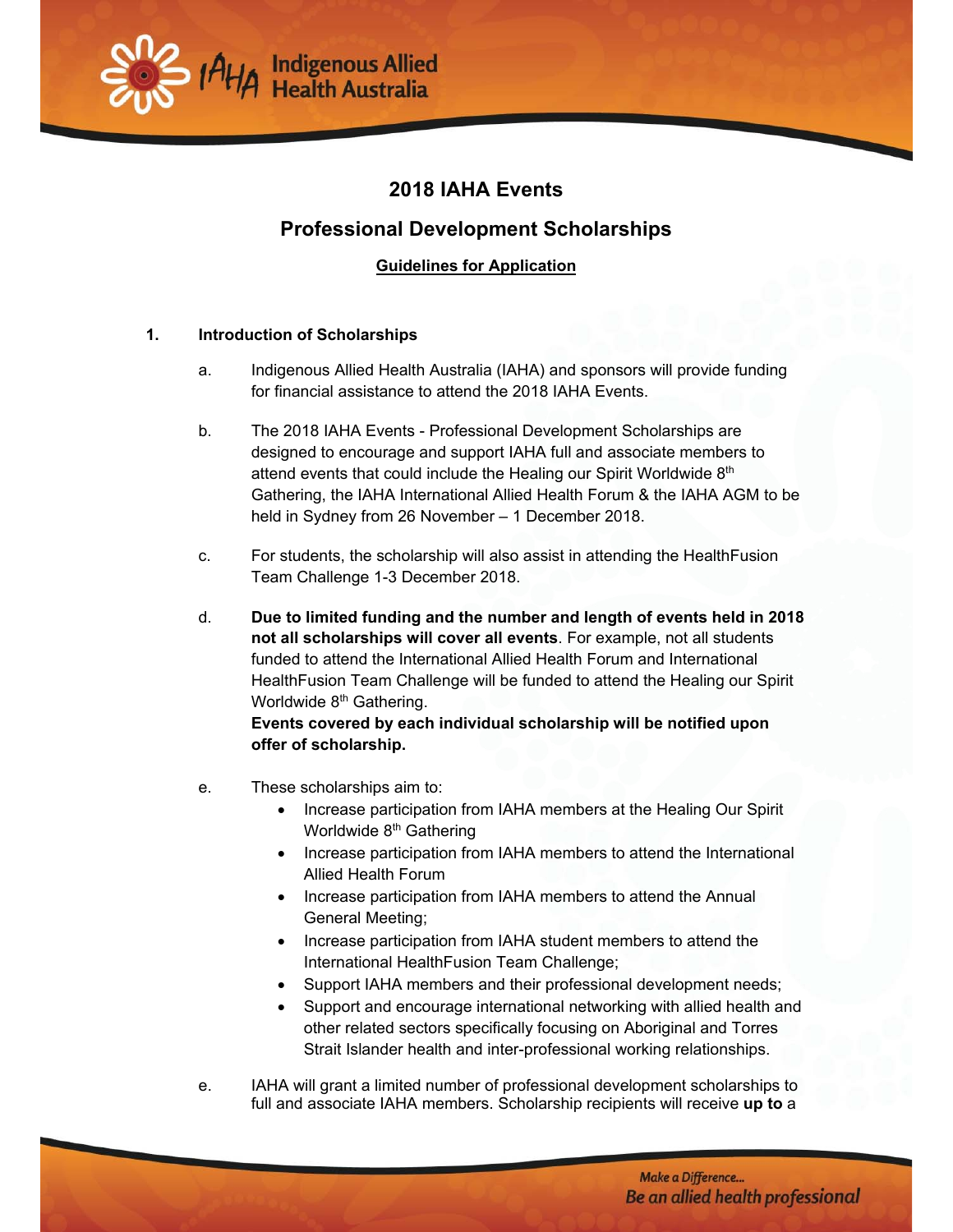maximum of \$3,500 for travel, accommodation, and registration assistance based on the eligibility and assessment criteria.

### **2. Eligibility**

- a. IAHA full and associate members endorsed by the Board of Directors prior to 23 May 2018 are eligible to apply for a scholarship.
- b. Scholarships are only available for financial assistance to attend 2018 events that could include the Healing our Spirit Worldwide 8<sup>th</sup> Gathering, the IAHA International Allied Health Forum, the AGM and the International HealthFusion Team Challenge held in Sydney November and December 2018.
- c. Recipients of a 2017 IAHA Professional Development Scholarship that have failed to acquit their scholarships are ineligible for a 2018 IAHA Professional Development Scholarship.
- d. If there are more applicants than there are available scholarships, **not** all applicants who meet the eligibility and selection criteria will be offered a scholarship from this round.
- e. IAHA members who are in receipt of another government-funded scholarship for financial assistance to attend the 2018 Events will be ineligible for these scholarships.
- f. Applicants must be 18 years of age or over to be eligible for a 2017 IAHA Professional Development Scholarship.
- g. No late applications will be accepted.

#### **3. Selection**

Applications will be assessed and ranked using the following criteria:

- Eligibility of the applicant as stated above;
- Scholarships are limited, priority will be given to full IAHA members and Aboriginal and Torres Strait Islander associate IAHA members although all associate members are encouraged to apply;
- Rationale outlining how the scholarship will benefit you professionally and personally;
- Applicants must address all criteria in the application form.
- Agreement to provide the report and acquittal post the event
- If scholarship is sponsored by an external source there may be a requirement for additional reporting and/or criteria such as remote/rural locations.
- Agree to the terms and conditions.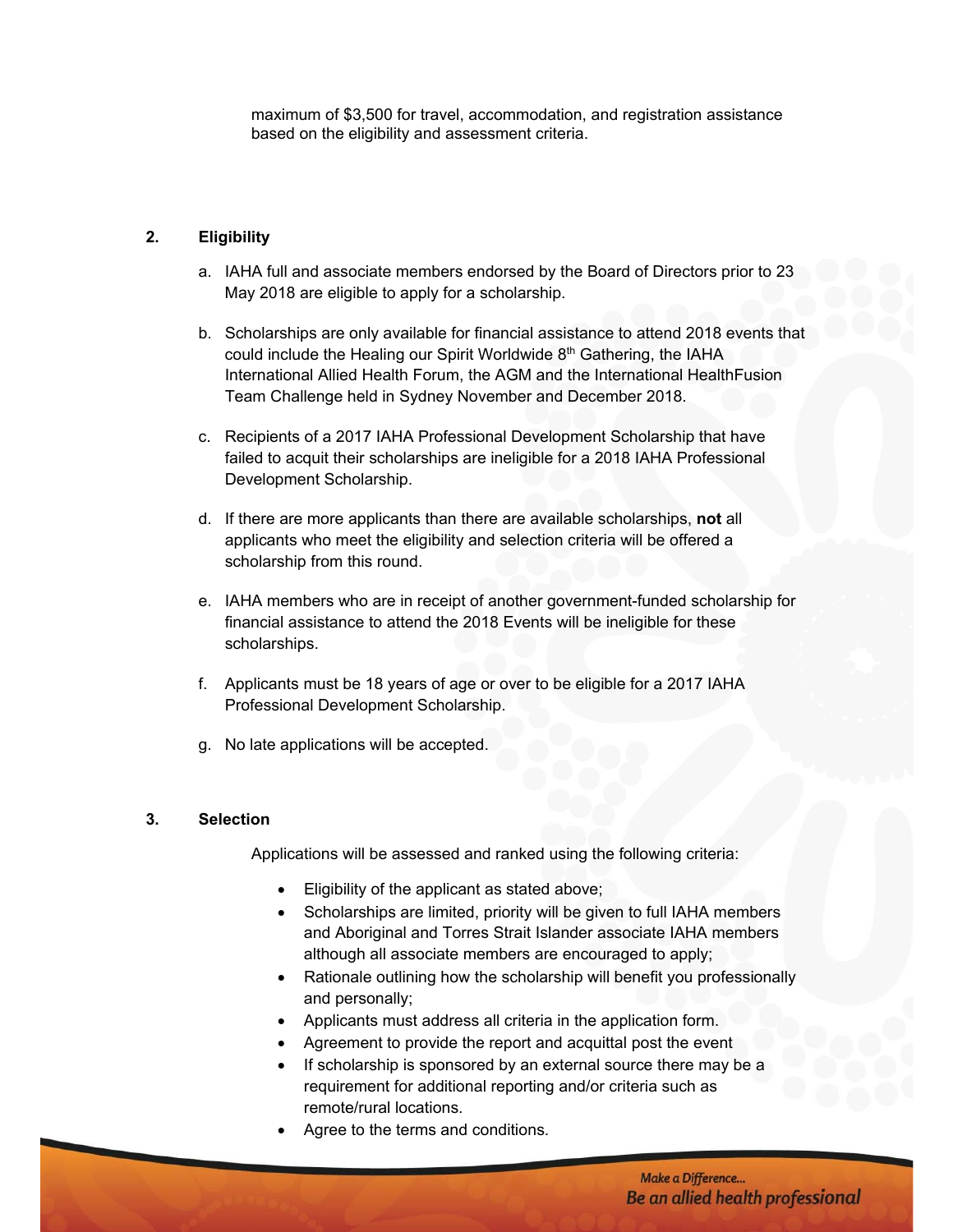## **4. Application Process**

- a. Members must apply in writing to IAHA completing the application form supplied.
- b. Applicants will be required to provide a written statement addressing:
	- How the scholarship will benefit the applicant in their professional and personal development;
	- Clearly identifying your location of residence and region you work/study within;
	- How the applicant will share their learning and experiences gained at the conference with others working in allied health and/or Aboriginal and Torres Strait Islander communities;

Scholarships to associate members will also be required to provide:

- A brief statement of the applicant's work based around Aboriginal and Torres Strait Islander health i.e., research, initiatives, employment.
- c. **The closing date for applications is 29 June 2018.**
- d. Applications can be submitted online

here or Email: amanda@iaha.com.au or

Mail addressed to:

Event Coordinator Indigenous Allied Health Australia Ltd PO Box 323, Deakin West ACT 2600

# **5. Schedule**

- a. There will be one round of scholarships offered in 2018.
- b. An IAHA Conference Committee will be appointed to administer this scholarship process. The members of this committee will be drawn from the IAHA Board of Directors, IAHA Secretariat and an independent representative.
- c. The IAHA Conference Committee will be responsible for assessing scholarship applications against the eligibility and selection criteria and making recommendations to IAHA on applicants that may be granted. The IAHA Conference Committee recommendations will be final.
- d. IAHA will be responsible for the final selection of scholarship recipients (and deciding on the number of scholarships to be given and the amount of the